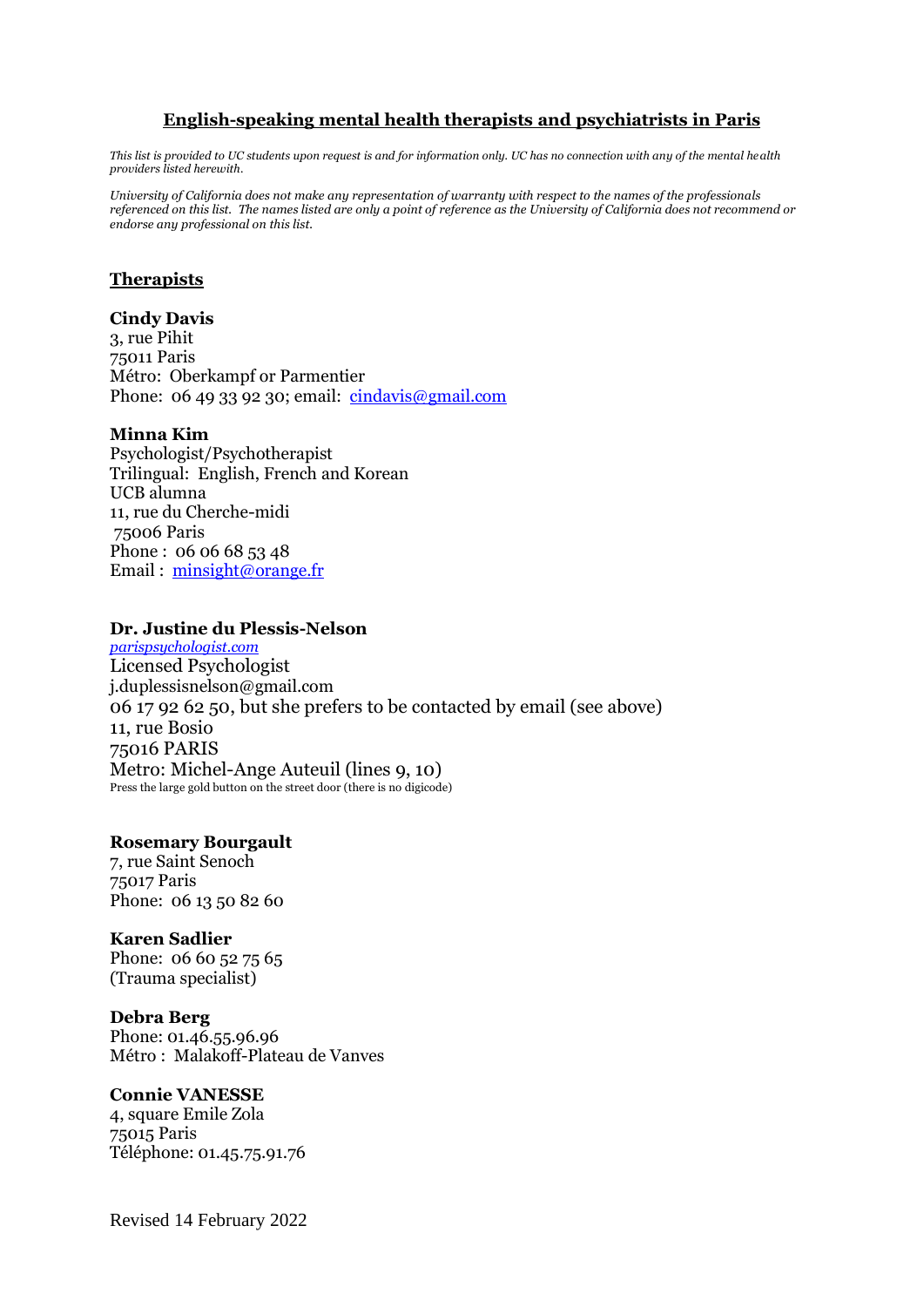**Virginia Picchi** Phone : 01.43.36.97.74 Métro : Gobelins

### **[David Frese](https://www.paristherapyservices.com/pages/profiles/frese.html)**

Phone : 06.26.39.63.31 Paris 75015

### **Anne HALD-Mc LEAN** (Danish-Canadian)

13, avenue Duquesne 75007 Paris Téléphone: 01.47.23.40.27 Email[: annehaldmclean@gmail.com](mailto:annehaldmclean@gmail.com) Speaks French, English and Danish

# **Joanna KALUZINSKA (**British**)**

**Clinical psychologist and psychotherapist** http://psychotherapyinparis.com/ 68, rue du Moulin de la Pointe 75013 Paris Téléphone: 01.45.88.58.60 Speaks French, English and Polish

**International Counseling Services (a network of English-speaking therapists)** Phone: 01 45 50 26 49

## **Psychiatrists**

**Dr. Isabelle Laffont** ; can prescribed medications 11 Rue Vignon 75008 Paris Métro : Madeleine Phone : [01 40 06 04 49](javascript:void(0))

## **Dr Ludwig Sitzmann PSYCHIATRIST ; can prescribed medications**

121, rue de Rennes 75006, Paris Tel: 01 45 48 86 56

## **Virginie Lefebre Psychologist/Psychotherapist**

Clinical psychologist and psychotherapist Member of Société Psychanalytique de Paris Therapy for children and adults 75015 Paris Tel: +33 6 08 17 41 62

# **Vivienne Harvey Psychologist/Psychotherapist**

120, avenue des Champs Elysées 75008, Paris Tel: 06 20 55 17 56

## **Beatrice Patsalides Psychologist/Psychotherapist**

Revised 14 February 2022